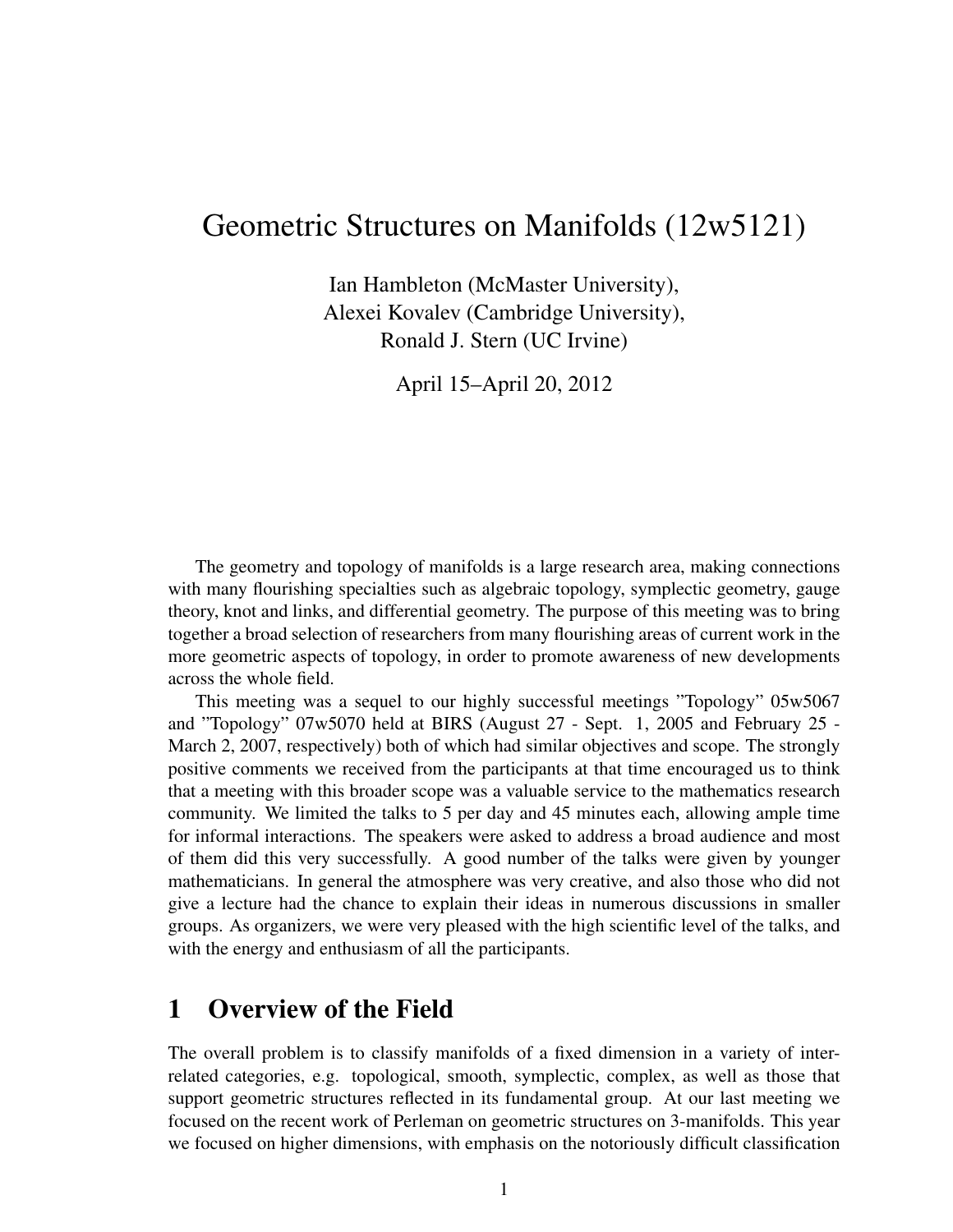of simply-connected smooth 4-manifolds, the topological classification of 4-manifolds with specific fundamental groups, geometric structures on 4-manifolds, and the study of mirror symmetry and the re-emerging study of  $G_2$  and  $Spin(7)$  manifolds.

## 2 Presentation Highlights

The format of the meeting was designed to promote interaction and discussion, as well as exposure of all the participants to the above-mentioned themes. We encouraged several of the speakers to provide a broad overview of their respective areas of geometry/topology. These included a broad overview by Robert Bryant of current research in the active area of  $G_2$  and  $Spin(7)$  manifolds. This area begins with the motivational observation (due to M. Wang and based on the famous classification of Riemannian holonomy due to Berger) that a connected, oriented Riemannian spin manifold  $(M^n, g)$  can have the dimension of its parallel spinor fields equal to 1 only when  $n$  is one of 1, 7, or 8.

The case  $n = 1$  is, of course, trivial; the case  $n = 7$  only occurs for Riemannian 7manifolds whose holonomy is  $G_2 \subset SO(7)$ , the so-called 'proper'  $G_2$ -manifolds; and the case  $n = 8$  only occurs for Riemannian manifolds whose holonomy is  $Spin(7) \subset SO(8)$ , the so-called 'proper'  $Spin(7)$ -manifolds. (If the holonomy of a Riemannian 7-manifold is a proper subgroup of  $G_2$ , then it is locally a product, and we say that it is an 'improper'  $G_2$ -manifold, with similar terminology for the 8-dimensional case.) Thus  $G_2$ manifolds are characterized (and specified) by the choice of a 3-form  $\sigma \subset \Omega^3_+(M^7)$  (where  $\Omega^3_+(M^7) \subset \Omega^3(M^7)$  consists of the 'definite' 3-forms, which satisfy a point-wise nondegeneracy condition that is described in the talk). Such a form defines a canonical metric  $g_{\sigma}$  and orientation  $\star_{\sigma}$  (i.e., Hodge star operation), and  $\sigma$  defines a (possibly improper)  $G_2$ -manifold structure if and only if  $\sigma$  and  $\star_{\sigma}\sigma$  are closed forms on M. This system of differential equations is characterized in terms of its solvability and the known existence results are described, both in the cases of local solutions and closed 7-manifolds (particularly the spectacular results of Joyce and Kovalev proving existence in these cases). This leads to several obstructions.

There were several talks on the (possible and hoped-for) extensions of gauge theoretic techniques to the study of 7- and 8-manifolds. There is an enormous amount of work to be done there to make it into a useful theory in analogy with the application of geometric techniques that have been so successful in 3- and 4-dimensions. But it is clear that there are some talented young people working on this.

Mirror symmetry has taken a central role and there were two important contributions represented at this meeting. Tim Perutz provided insights into his work on the arithmetic aspects of homological mirror symmetry. Homological mirror symmetry (HMS) relates the Fukaya category of a degenerating Calabi-Yau manifold to the derived category of coherent sheaves on its mirror partner. Ordinarily, these categories are taken with coefficients in an algebraically closed field containing the complex numbers. It turns out that HMS for Calabi-Yau manifolds should have a refinement in which the mirror is a variety defined over a far smaller ring. In this way, the symplectic topology of one manifold is tied to the arithmetic geometry of its mirror. Joint work with Yankı Lekili proves a test case, arithmetic mirror symmetry for the 2-torus, which says in part that the Fukaya category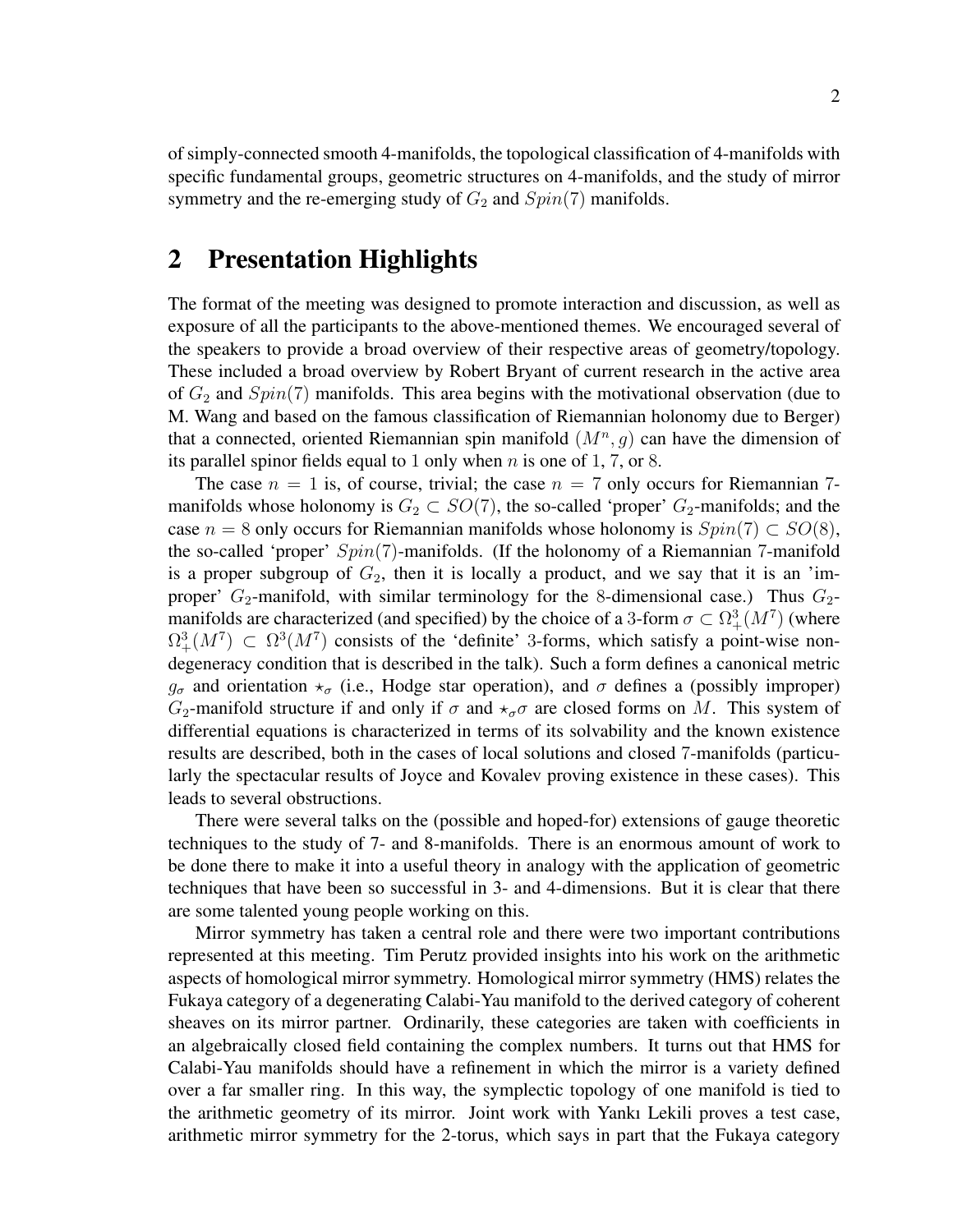of exact Lagrangian curves on the once-punctured 2-torus is equivalent, over the ring of integers, to the differential-graded category of perfect complexes on the nodal Weierstrass curve  $y^2 + xy = x^3$ .

Einstein 4-manifolds have taken a central role in 4-manifolds as a possible structure to place on many smooth 4-manifolds. This was highlighted by the beautiful talk of Claude LeBrun on the classification of Einstein 4-manifolds with complex structure. An Einstein metric is, by definition, a Riemannian metric of constant Ricci curvature. Not all smooth compact 4-manifolds admit such metrics, and the difference between existence and nonexistence primarily depends on the smooth structure rather than the homeotype of the manifold in question. During this conference recent existence, uniqueness, and classification results concerning Einstein metrics smooth compact 4-manifolds were presented, contrasting these results with the wildly different results that have emerged regarding Einstein metrics in other dimensions.

To put the study of geometric structures on 4-manifolds in context: a *geometry* consists of a complete 1-connected Riemannian manifold X such that  $G = Isom(X)$  acts transitively on X and has discrete subgroups  $\Gamma$  (lattices) which act freely on X, with finite covolume  $\text{vol}(X/\Gamma < \infty)$ .

Jonathan Hillman described some earlier work on the characterization of geometric 4-manifolds up to homotopy (or better). In dimension 4 there are 18 geometries with cocompact lattices. In 12 cases the model  $X$  is contractible, and a closed 4-manifold  $M$ is TOP s-cobordant to  $X/\Gamma$  if and only if  $\pi_1(M) \cong \Gamma$  and  $\chi(M) = \chi(\Gamma)$ . (However the possible groups and values of  $\chi$  are not known for the geometries  $H^4$  and  $H^2(C)$ , and for the irreducible  $H^2 \times H^2$ -lattices.)

Three have compact models, and such manifolds are well understood. However complete algebraic invariants are not yet known when  $X = S^2 \times S^2$  and  $|\Gamma| = 4$  (i.e.,  $\chi = 1$ ). The key problem for the geometry  $S^3 \times E^1$  is to show that if M is a closed 4-manifold with  $\chi(M) = 0$  and  $\pi_1(M) \cong Z/qZ \times_{s} Z$  then M is homotopy equivalent to a mapping torus. (This has been verified in the non-orientable cases, by Davis and Weinberger.)

Jonathan Hillman then went on to describe recent progress on the remaining two geometries  $S^2 \times E^2$  and  $S^2 \times H^2$ . Every closed 4-manifold M with  $\pi_2(M) \cong Z$  is either (i) homeomorphic to  $CP^2$ ; (ii) TOP s-cobordant to the total space of an  $S^2$ -bundle; (iii) simple homotopy equivalent to the total space of an  $RP^2$ -bundle; or (iv) simple homotopy equivalent to the total space of an  $S^2$ -orbifold bundle over a flat or hyperbolic 2-orbifold with non-empty singular locus. (All the  $S^2$ - and  $RP^2$ -bundle spaces are geometric, as are most of the orbifold bundle spaces.) The recent work establishes case (iv). The key step involves a careful choice of model for the second Postnikov stage  $f_M : M \to P_2(M)$ , and comparison of the images of the fundamental classes of manifolds related by "Gluck reconstruction".

In a completely different direction, unusual and intriguing results were presented by Liviu Nicolaescu concerning the complexity of random smooth functions on compact manifolds. It turns out there is an interesting relationship between the distribution of critical values of a random smooth function on a compact  $m$ -dimensional and the distribution of eigenvalues of a random, real, symmetric  $(m + 1) \times (m + 1)$ -matrix.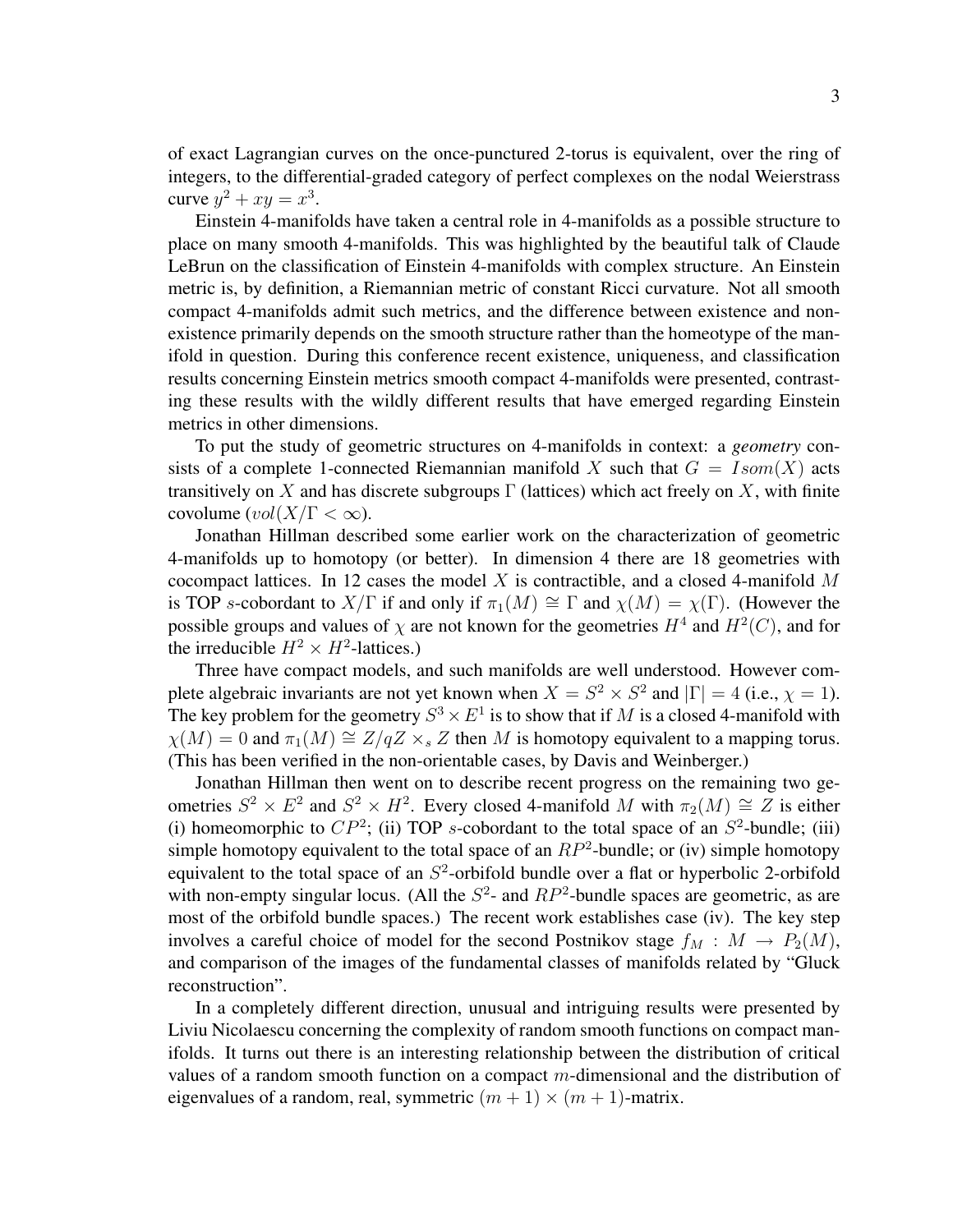## 3 Recent Developments and Open Problems

Given that this meeting covered a rather large portion of the overall research in the topology and geometry of manifolds, it is most concise to give the abstracts of the remaining talks and discussions presented at the meeting.

## D. V. Alekseevsky: Compact cohomogeneity one Kähler and Kähler–Einstein manifolds

The talk is based on a joint work with A.Loi and F.Zuddas and also on a joint work with V.Cortes, K. Hasegawa and Y. Kamishima.

Let G be a compact semisimple Lie group. A cohomogeneity one compact G-manifold M with the orbit space  $M/G = [0, 1]$  is determined by a triple  $(H_0, L, H_1)$  of subgroups, where  $H_i$ ,  $i = 0, 1$  are the stabilizers of the singular orbits,  $L \subset H_0 \cap H_1$  is the stabilizer of a regular orbit and the coset spaces  $S_i := H_i/L$  are spheres.

If  $(q, J, \omega = q \circ J)$  is an invariant Kähler structure on M, then regular orbits  $S = G/L$ carry an invarinat CR structure. We study Kähler cohomogeneity one  $G$ -manifolds under assumption that this CR structure is Levi non degenerate and unique, that it the distribution  $(TT)^{\perp} \subset TS$  associated with the normal vector field T of S is the unique invariant contact structure on  $S = G/L$ . Such Kähler structures are called ordinary.

In this case, the image  $F = \mu(S) = G/K$  of a regular orbit S under the moment map is a flag manifold with an invariant complex structure and  $\pi : S = G/L \rightarrow F = G/K$  is the Sasaki principal  $S^1$ -bundle over F associated with the Reeb vector field Z of the contact form  $\theta := q \circ JT$ .

We describe cohomogeneity one manifolds  $M = M(H_0, L, H_1)$  which admit an ordinary invariant Kähler structure in terms of painted Dynkin diagrams associated with the corresponding flag manifold  $F = G/K$ . Using results by F. Podesta and A. Spiro, we give an explicit description of invariant Kähler structures on  $M$  in terms of appropriate functions of one variable.

We classify cohomogeneity one  $G$ -manifolds which admit an invariant Kähler-Einstein metric under assumption that the associated flag manifold  $F = G/K$  is defined by Dynkin diagram with  $\leq 2$  black nodes, or, equivalently, the center  $Z(K)$  has dimension  $\leq 2$ .

#### Scott Baldridge: Coisotropic Luttinger Surgery on Symplectic 6-Manifolds

We introduce a surgery operation on symplectic manifolds called coisotropic Luttinger surgery, which generalizes Luttinger surgery on Lagrangian tori in symplectic 4-manifolds. In this talk we will show how to use it to produce infinitely many distinct symplectic 6 manifolds X with  $c_1(X) = 0$  which are not of the form  $M^4 \times T^2$  and survey some of the recent results in this area. This work is joint with Paul Kirk.

### Robert Bryant:  $G_2$  and  $Spin(7)$ -manifolds

Interspersed among the talks, I had a number of interesting conversations with the other attendees. They inspired me to work out some interesting examples of special holonomy in the case of metric connections with skew-symmetric, closed torsion, a class of problems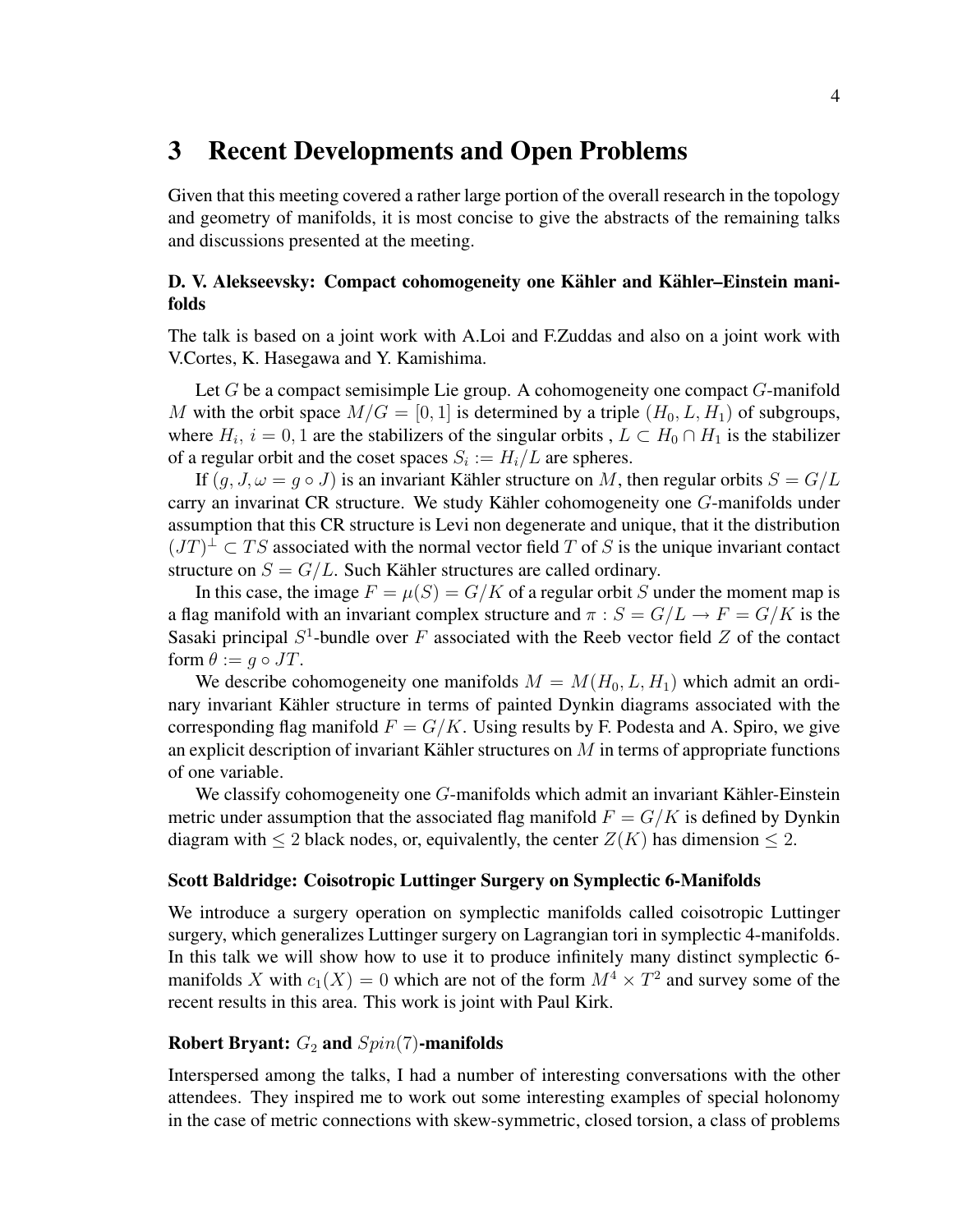that has turned up in the physics literature, generalizing the usual background of a Riemannian metric to include a so-called 'H-field' as an extra feature of the theory. In particular, I was able to show, by constructing examples, that every connected subgroup of  $SO(4)$  occurs as the holonomy of such a connection in dimension 4, (even the 1-dimensional 'skew lines' in a maximal torus, though it turns out that there is only a finite-parameter family of such examples). Also, I was able to classify the pairs  $(q, H)$ , metric and 3-form, in dimension 3 for which the holonomy of both of the connections  $\nabla_g + H^{\sharp}$  and  $\nabla_g - H^{\sharp}$  reduces to  $SO(2)$ . This was asked of me by Gil Cavalcanti in connection with a problem he has been working on. It turns out that these exist and depend on one function of one variable, up to diffeomorphism. I am interested in pursuing this to see whether there are any useful or interesting restrictions on holonomy for such pairs  $(g, H)$  in higher dimension.

#### Olivier Biquard: Desingularization of Einstein orbifolds

Can one desingularize an Einstein orbifold ? the question is well studied in the Kähler case, but very little is known in general. For example, can one desingularize the quotient of the 4-sphere by an involution with 2 fixed points ? We will give a beginning of answer to this question.

#### Gil Cavalcanti: SKT geometry

An SKT structure on a manifold is a Hermitian structure for which the metric and complex structure are parallel for a connection whose torsion is skew and closed. If this torsion vanishes, this is simply a Kahler structure. At first, it appears that the introduction of torsion spoils several properties shared by Kahler manifolds. I will show how one can use the general framework from generalized complex geometry to develop the theory of SKT manifolds and show that these manifolds actually share several of the properties of (generalized) Kahler manifolds.

#### Weimin Chen: On Seifert fibered 4-manifolds

In the study of 4-dimensional  $S<sup>1</sup>$ -manifolds, an important technique has been the so-called "Pao's replacement trick". Originally, Pao used this technique to construct nonlinear  $S^1$ actions on the 4-sphere. Fintushel adapted Pao's trick to give a smooth classification of simply connected 4-dimensional  $S<sup>1</sup>$ -manifolds. Later, Baldridge gave further applications of Pao's trick to the Seiberg–Witten invariants of  $S^1$ -manifolds.

Pao's trick requires that the circle group has a fixed point. In this talk, we will consider 4-dimensional  $S^1$ -manifolds without fixed points (called Seifert fibered 4-manifolds). Several results showing the rigidity of such smooth structures will be discussed. Main Theorems: (1) If the Seifert fibered 4-manifold has nonzero Seiberg–Witten invariant, then the fundamental group must have infinite center. (2) Given any finitely presented group with infinite center, there exist at most finitely many smoothly distinct orientable Seifert fibered 4-manifolds realizing the group.

#### Jim Davis: Topological Rigidity

A group G has a cocompact manifold model for  $E_{fin}G$  if there is a G-manifold M with  $M/G$  compact, with  $M^F$  contractible for all finite subgroups F of G, and with M having the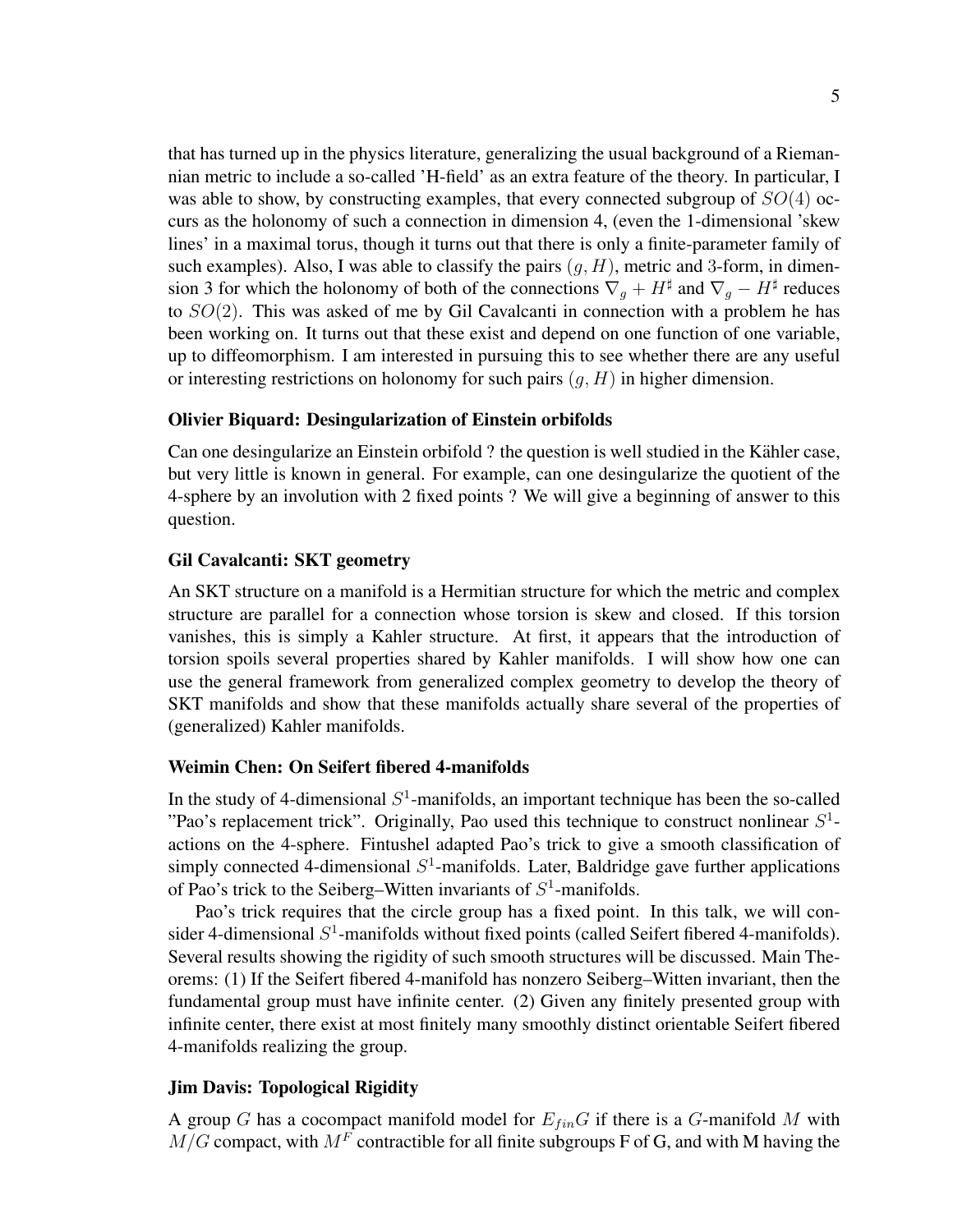G-homotopy type of a G-CW-complex. Examples of such arise from discrete subgroups of isometries of manifolds with non-negative curvature, or CAT(0) examples of Mike Davis.

Two such cocompact manifold models are G-homotopy equivalent. G satisfies equivariant rigidity if any such G-homotopy equivalence is G-homotopic to a G-homeomorphism. For G torsion-free, a group satisfies equivariant rigidity if and only if  $M/G$  satisfies the Borel Conjecture.

Frank Connolly, Qayum Khan, and I are systematically attacking the problem of equivariant rigidity, using, among other ingredients, the Farrell-Jones Conjectures in K- and L-theory. A sample result is:

**Theorem:** All  $H_1$ -negative involutions on a torus  $T^n$  are conjugate to a smooth action. If  $n \equiv 0, 1 \pmod{4}$  or if  $n = 2, 3$  then all  $H_1$ -negative involutions on  $T^n$  are topologically conjugate. Otherwise there are an infinite number of conjugacy classes of such actions.

A involution on a space is  $H_1$ -negative if it induces multiplication by -1 on the first homology.

#### Matt Hedden: Recent progress on topologically slice knots

I'll discuss the world of topologically slice knots: those knots which bound topologically flat embedded disks in the 4-ball. These knots generate a particularly interesting subgroup of the smooth concordance group of knots which offers insight into the distinction between the smooth and topological categories in dimension 4. I'll discuss the first examples of (two-) torsion elements in this topologically slice subgroup. This is joint work with Se-Goo Kim and Charles Livingston.

#### Ludmil Katzarkov: From Higgs bundles to stability conditions

In this talk we will make an analogy between gauge theoretic and categorical invariants. We will outline possibility for constructing new algebro geometric and symplectic invariants.

#### Matthias Kreck: Codes from 3- and 4 - manifolds

This is a continuation of my previous work with Puppe where we studied the relation between self-dual codes and 3-manifolds with involution. Recently Manin showed interest in out work and asked for realization of non self-dual codes, the typical case, and also for an extension to codes over other fields. In both directions we proved several new results which might make up for a reasonable talk.

#### Yankı Lekili: Floer theoretically essential tori in rational blowdown

We compute the Floer cohomology of monotone tori in the Stein surfaces obtained by a linear plumbing of cotangent bundles of spheres, also known as the Milnor fibre associated with the complex surface singularity of type  $A_n$ . We next study some finite quotients of the  $A_n$  Milnor fibre which coincide with the Stein surfaces that appear in Fintushel and Stern's rational blowdown construction. We show that these Stein surfaces have no exact Lagrangian submanifolds by using the already available and deep understanding of the Fukaya category of the  $A_n$  Milnor fibre coming from homological mirror symmetry. On the contrary, we find Floer theoretically essential monotone Lagrangian tori, finitely covered by the monotone tori that we studied in the  $A_n$  Milnor fibre. We conclude that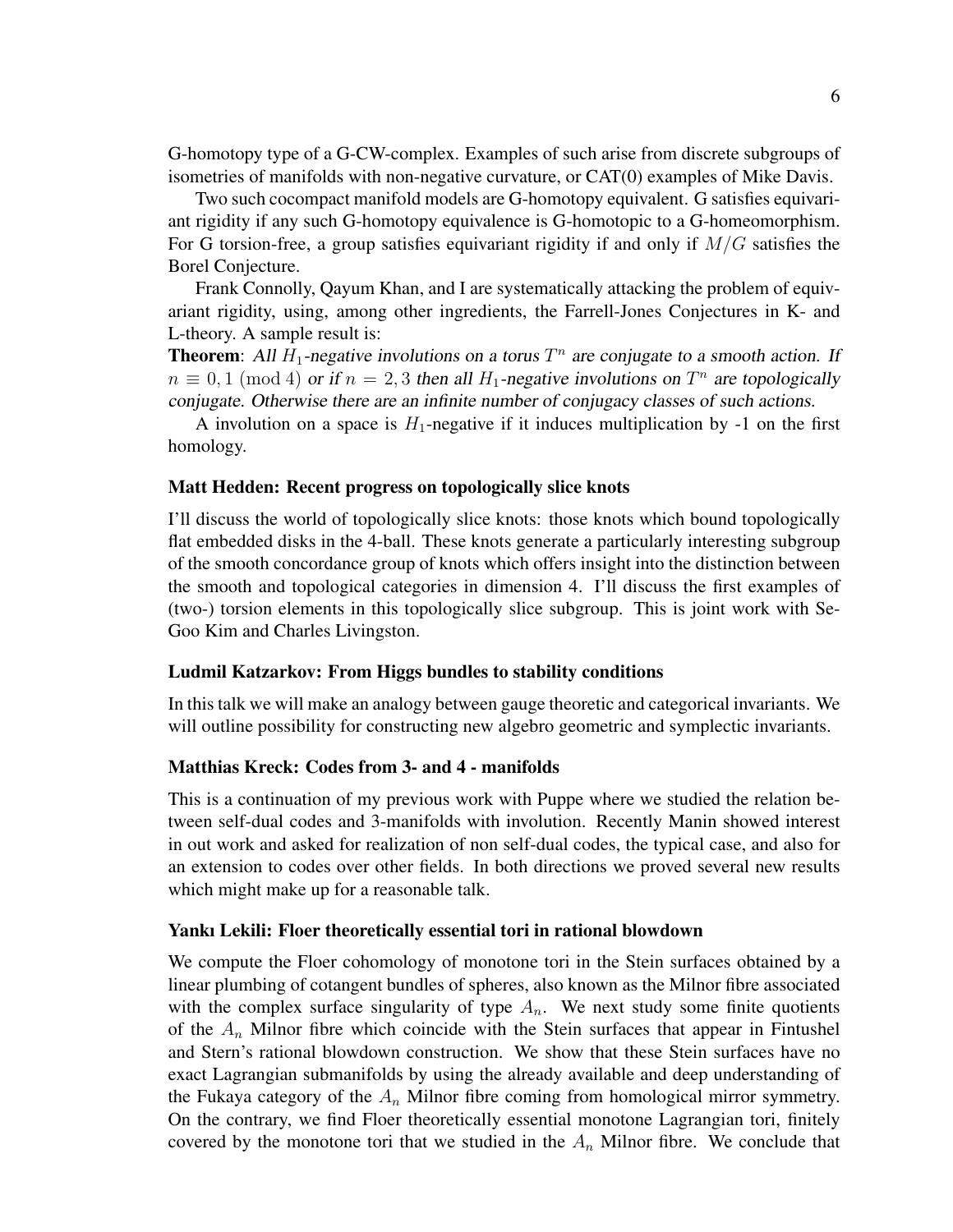these Stein surfaces have non-vanishing symplectic cohomology. Joint work with Maksim Maydanskiy.

### Tim Nguyen: Quantum Chern-Simons Theory and Perturbative Renormalization

Our goal is to give an informal discussion of the ideas involved in Kevin Costello's formalism for perturbatively quantizing gauge theories using BV geometry. For the sake of illustration, we will use Chern-Simons theory as a model example in this discussion. In this particular case, the path integral yields topological invariants generalizing those obtained by Axelrod-Singer and Kontsevich through Feynman diagramatic analysis.

### Timothy Perutz: Arithmetic aspects of homological mirror symmetry

Homological mirror symmetry (HMS) relates the Fukaya category of a degenerating Calabi– Yau manifold to the derived category of coherent sheaves on its mirror partner. Ordinarily, these categories are taken with coefficients in an algebraically closed field containing the complex numbers. I'll explain why HMS for Calabi-Yau should have a refinement in which the mirror is a variety defined over a far smaller ring. In this way, the symplectic topology of one manifold is tied to the arithmetic geometry of its mirror. Joint work with Yankı Lekili proves a test case, arithmetic mirror symmetry for the 2-torus, which says in part that the Fukaya category of exact Lagrangian curves on the once-punctured 2-torus is equivalent, over the ring of integers, to the differential-graded category of perfect complexes on the nodal Weierstrass curve  $y^2 + xy = x^3$ .

## Mihaela Pilca: Lowest eigenvalue of the Dirac operator on Kähler manifolds and special holonomy

On compact Kahler manifolds there exist lower bounds for the first eigenvalue of the Dirac ¨ operator (acting on the eigenbundles of the spinor bundle under the action of the Kahler ¨ form), which are given by the so-called refined Kirchberg inequalities. Our main result gives a complete description of the limiting manifolds, i.e. those on which this bound is attained. More precisely, we obtain Riemannian products of a Calabi–Yau manifold and a twistor space over a positive quaternion-Kähler manifold. One of the main tools used is the study of the corresponding eigenspinors, which turn out to be exactly the sections in the kernel of a natural first order operator adapted to the Kähler structure, namely the so-called Kählerian twistor (or Penrose) operator.

## Nikolai Saveliev: Seiberg-Witten theory on a homology  $S^1 \times S^3$

The usual count of solutions to the Seiberg-Witten equations on a 4-manifold  $X$  only gives a smooth invariant when  $b^2_+(X) > 0$  (with wall crossing when  $b^2_+(X) = 1$ .) If X is a homology  $S^1 \times S^3$ , we provide an index-theoretic term which, when added to the count of Seiberg-Witten solutions, gives a smooth invariant of  $X$ . The definition of this term is based on our extension of the Atiyah–Patofi–Singer index theory for first order differential operators, from manifolds with cylindrical ends to manifolds with more general periodic ends. We will discuss some examples in which we have been able to make calculations of our invariant. This is joint work with Danny Ruberman and Tom Mrowka.

### Andras Stipsicz: Knots in Lattice homology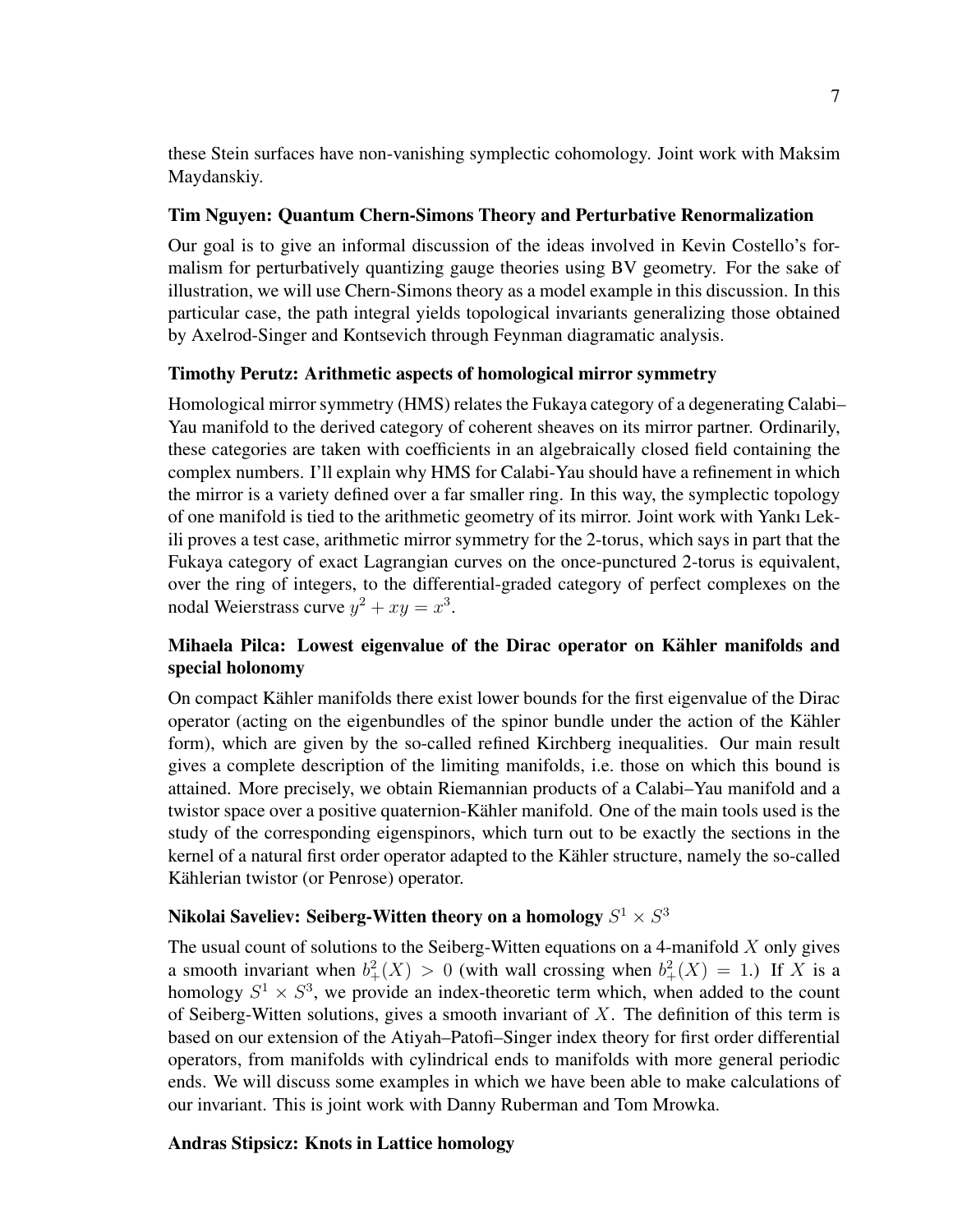We introduce a filtration on the lattice homology of a negative definite plumbing tree associated to a further vertex and show how to determine lattice homologies of surgeries on this last vertex. We discuss the relation with Heegaard Floer homology.

## Nathan Sunukjian: The relationship between surgery and surface concordance in 4 manifolds.

Understanding embedded surfaces in 4-manifolds is a starting point to understanding smooth structures on 4-manifolds. One reason for this is because by performing some sort of surgery on a surface, it is sometimes possible to change the smooth structure of the 4 manifold without altering its homeomorphism class. A considerable hurdle to this approach is that it can be very difficult to find appropriate surfaces to perform the surgery on. Surface concordance is one way of trying to organize the surfaces in a 4-manifold. In this talk we will, (1) compute the concordance group for a class of surfaces, and (2) explain when surgery on concordant surfaces gives the same result.

#### Andrew Swann: Multi-moment maps and applications to special holonomy

Suppose a group acts on a manifold preserving a closed differential form. In work with Thomas Bruun Madsen we introduced a notion of multi-moment map that extends the established concept of moment map in symplectic geometry, and, in contrast to previous definitions, shares the basic existence properties. The concept applies particularly well to torus actions on manifolds of holonomy  $G_2$  or  $Spin(7)$ . One application is an interesting correspondence between such structures and four-manifolds equipped with triples of symplectic forms.

## Andrei Teleman: Gauge theoretical approach in the classification of class VII surfaces.

The classification of complex surfaces is not finished yet. The most important gap in the Kodaira–Enriques classification table concerns the Kodaira class VII, e.g. the class of surfaces X having kod(X) =  $-\infty$ ,  $b_1(X) = 1$ . These surfaces are interesting from a differential topological point of view, because they are non-simply connected 4-manifolds with definite intersection form. The main conjecture which (if true) would complete the classification of class VII surfaces, states that any minimal class VII surface with  $b_2 > 0$  contains  $b_2$  holomorphic curves. We explain a new approach, based on ideas from Donaldson theory, to prove existence of curves on class VII surfaces.

My method starts with the observation that the lack of curves (or more precisely the lack of a "cycle" of curves) implies the appearance of a smooth compact connected component in a certain moduli space of stable bundles  $(PU(2)$ -instantons) over the given surface. For  $b_2 \leq 2$  I showed that the presence of such a component leads to a contradiction, proving the existence of cycle for this class of surfaces. I have recentely showed that if a refined form of the Grothedieck–Riemman–Roch theorem for proper maps of (non-Kahlerian) complex ¨ manifolds was true, the method would generalize to arbitrary  $b_2$ . Such refined forms of the Grothedieck–Riemman–Roch have been considered by Jean-Michel Bismut and Julien Grivaux. Extending my results to arbitrary  $b_2$  (which is "work in progress") would completely solve the classification problem up to deformation equivalence.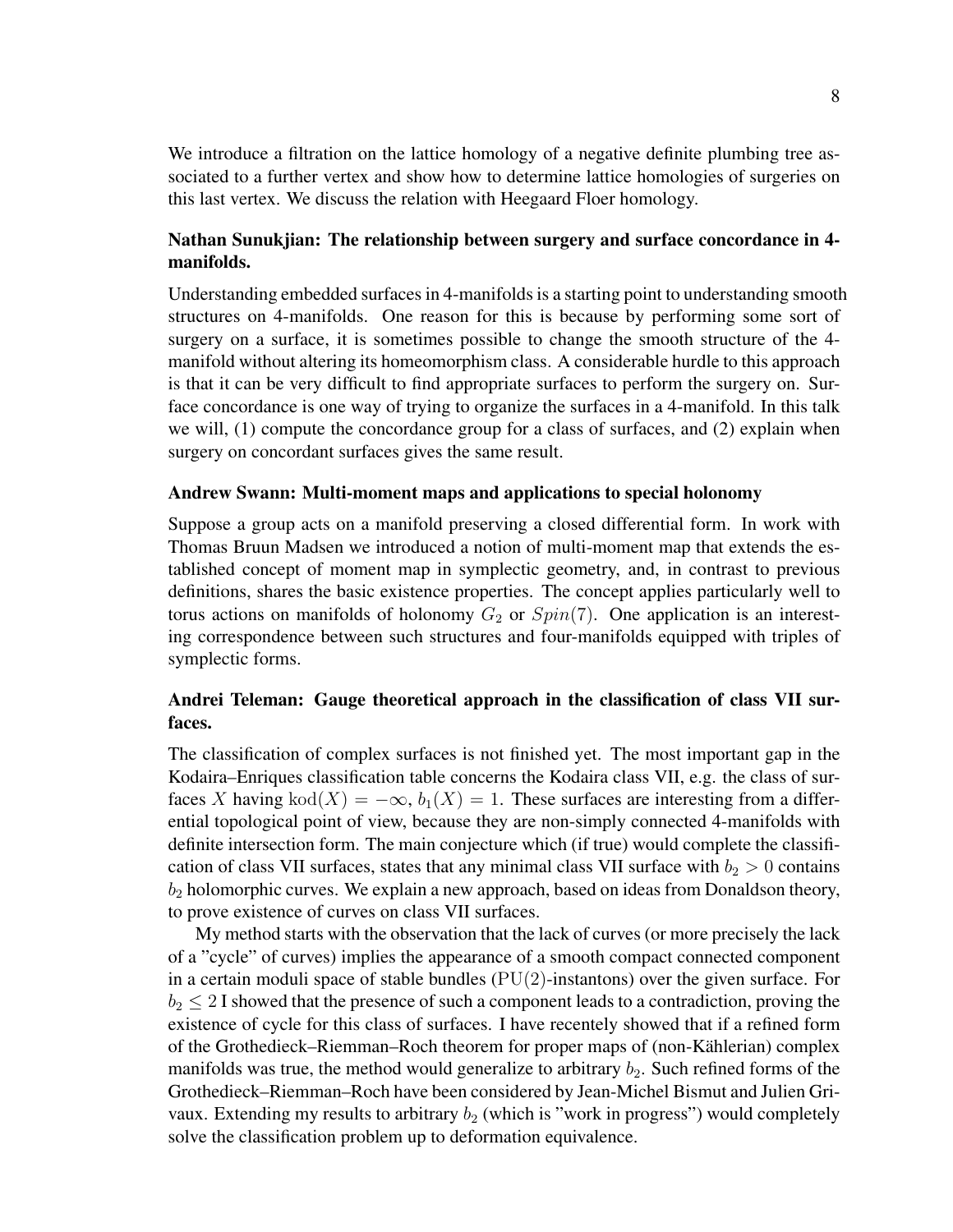## **References**

- [1] A. Teleman: *Instantons and holomorphic curves on class VII surfaces*, Annals of Mathematics, 172 (2010), 1749–1804.
- [2] A. Teleman: Donaldson Theory on non-Kählerian surfaces and class VII surfaces with  $b_2 = 1$ , Invent. math. 162, 493–521, 2005
- [3] A. Teleman: Gauge theoretical methods in the classification of non-Kählerian surfaces, "Algebraic Topology - Old and New" (the Postnikov Memorial Volume), Banach Center Publications Vol. 85, 2009.

### Thomas Walpuski: A conjectural G2 Casson invariant

Given a bundle over a  $G_2$ -manifold one can consider a special class of connections called  $G_2$ -instantons. Formally,  $G_2$ -instantons are rather similar to flat connection on 3-manifolds. In particular they can be understood as critical points of a  $G_2$  Chern-Simons functional. It is conjectured that counting  $G_2$ -instantons will lead to a  $G_2$  analogue of the Casson invariant. I will discuss some problems that arise in this project and how they could possibly be attacked. Finally, I will explain how one could hope to compute the conjectural Casson invariant in some rather special cases.

## Katrin Wehrheim: How to construct 4-manifold invariants via the symplectic category

Combining Gay-Kirby's theory of Morse 2-functions and the theory of pseudoholomorphic quilts, we develop a procedure for constructing 4-manifold invariants depending on the choice of

- a homotopy class  $X \to S^2$  (or in fact to a general Riemann surface);
- a "symplectization functor" from the 2+1 bordism category to the symplectic category (such as the ones used in constructions of 3-manifold invariants - arising from representation spaces or symmetric products).

The construction proceeds by

- interpreting the Cerf diagram of a Morse 2-function (with connected fibers of sufficiently high genus) as string diagram of X in the 2+1+1 bordism bicategory;
- applying the "symplectization functor" to the surface fibers and elementary 3-cobordisms, and associating canonical Floer classes to the 4-dimensional 2-morphisms labeling cusps and crossings of the Morse 2-function;
- evaluating the quilt invariant on the resulting string diagram in the symplectic 2category.

Invariance of the resulting integer can be proven by translating the moves between Morse 2-functions into moves between quilt diagrams, where a fundamental strip shrinking isomorphism reduces them to verifying